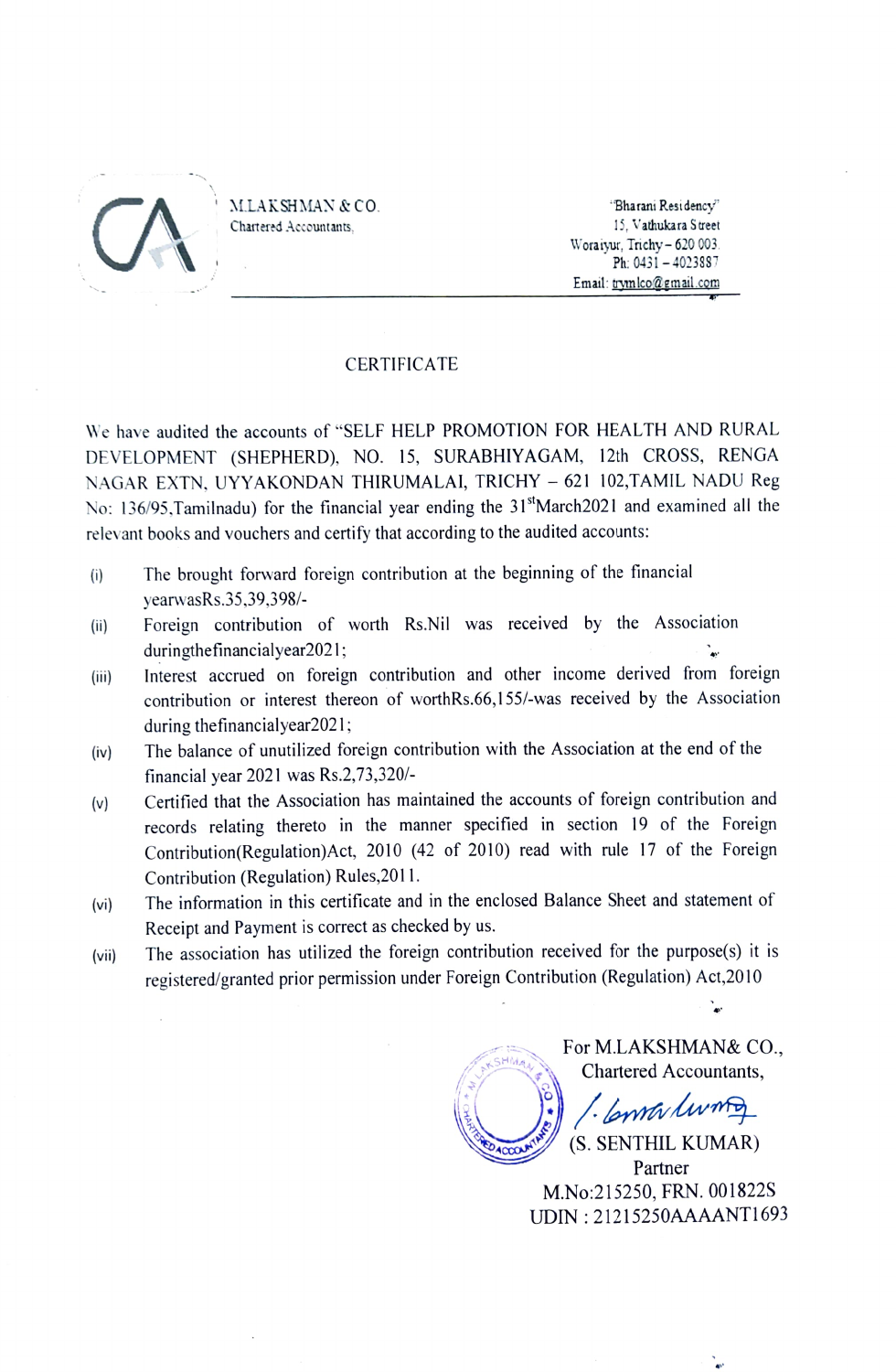## SELF HELP PROMOTION FOR HEALTH AND RURAL DEVELOPMENT (SHEPHERD) No.15. Surabhiyagam. 12th Cross. Renga Nagar Extn.. Uyyakondan Thirumalai. Trichy - 620 102. Tamilnadu, India. oAY'S FOREIGN CONTRIBUTION INCOME AND EXPENDITURE FOR THE PERIOD FROM 1.4.2020 to 31.03.2021<br>Expenditure AMOUNT noone AN Expenditure AMOUNT Income AMOUNT To General Expenses  $\begin{array}{c|c} 40,526 & \text{By Interest} \\ 25,629 & \text{By Interest} \end{array}$  66,155 To General fund TOTAL 66,155 TOTAL 66.155 For and on behalf of SHEPHERD For M/s M. Lakshman  $& Co$ Chartered Accountants

 $\mathbb{S}^n$ 

 $\ddot{\bullet}$ 

 $\bullet$ 

Constations (S. Senthil Kumar) Secretary-General Financial Secretary  $\frac{1}{\sqrt{2}}$  Partner M.No:215250 FRN. 001822S  $\left\{\mathbb{E}\right\}$  UDIN : 21215250AAAANT1693

 $\mathbf{t}$ 

 $\bullet$  '